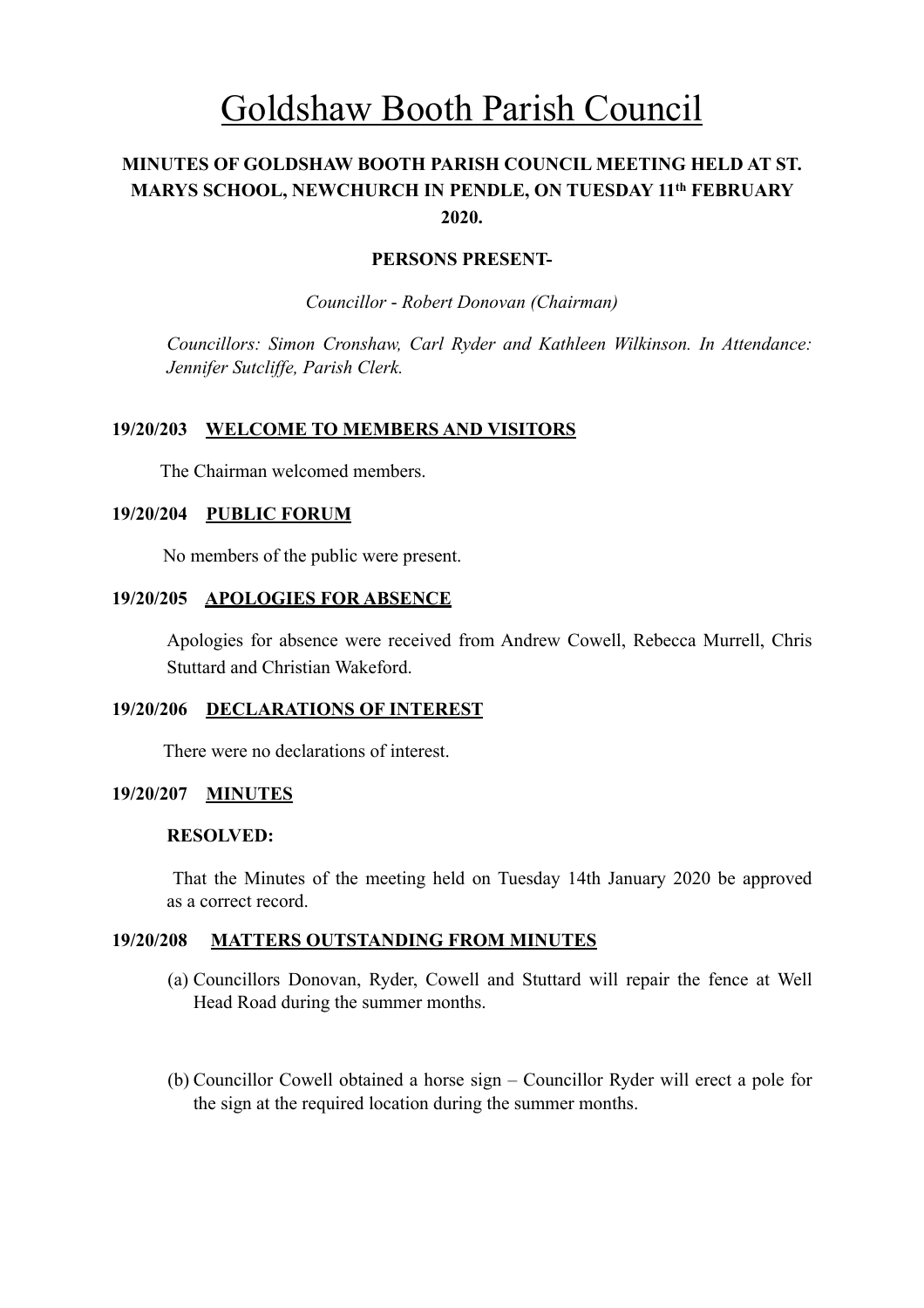- (c) Forestry work at Barley Bank The Clerk had written to LCC to ascertain when this work will commence. County Councillor Wakeford had also been asked to assist with the enquiry.
- (d) Drains in village The Clerk will again report this ongoing issue.
- (e) Leaves being swept from dwelling into road Councillor Cowell had discussed this matter and hopefully this had now been resolved with the resident.
- (f) Replacement litter bin at Sabden Fold The bin had now been replaced.

## **19/20/209 REPORTS FROM CHAIRMAN AND PARISH COUNCILLORS**

#### Councillor Donovan

He advised members he had attended Barrowford & Western Parishes meeting and had been informed that PBC could supply and fit dog fouling signs. He would identify suitable locations for the signs. Toilet takings had amounted to £20.36.

#### Councillor Murrell

 Had sent a report advising that she had researched the merits of electric hand driers verses paper towels and the electric drier option had a lower carbon footprint due to the manufacture, transport and landfill requirements of paper towels.

#### Councillor Wilkinson

 Advised members that the new notice board for Sabden Fold was now ready for delivery. Councillors Ryder and Donovan would fit the board.

#### Councillor Cronshaw

 Reported that he had been in discussions with the Countryside Access Forum about Pendle Walking Festival in August. He had a meeting arranged with Tom Partridge from PBC to ascertain how Parish Councils could support the festival.

#### Councillor Cowell

Had sent a report advising he had contacted Christian Wakeford about the heritage street lighting. He also mentioned that Spenbrook now had fibre broadband, which was due to be activated on the 10<sup>th</sup> February 2020, with speeds of 9mb.

#### Councillor Ryder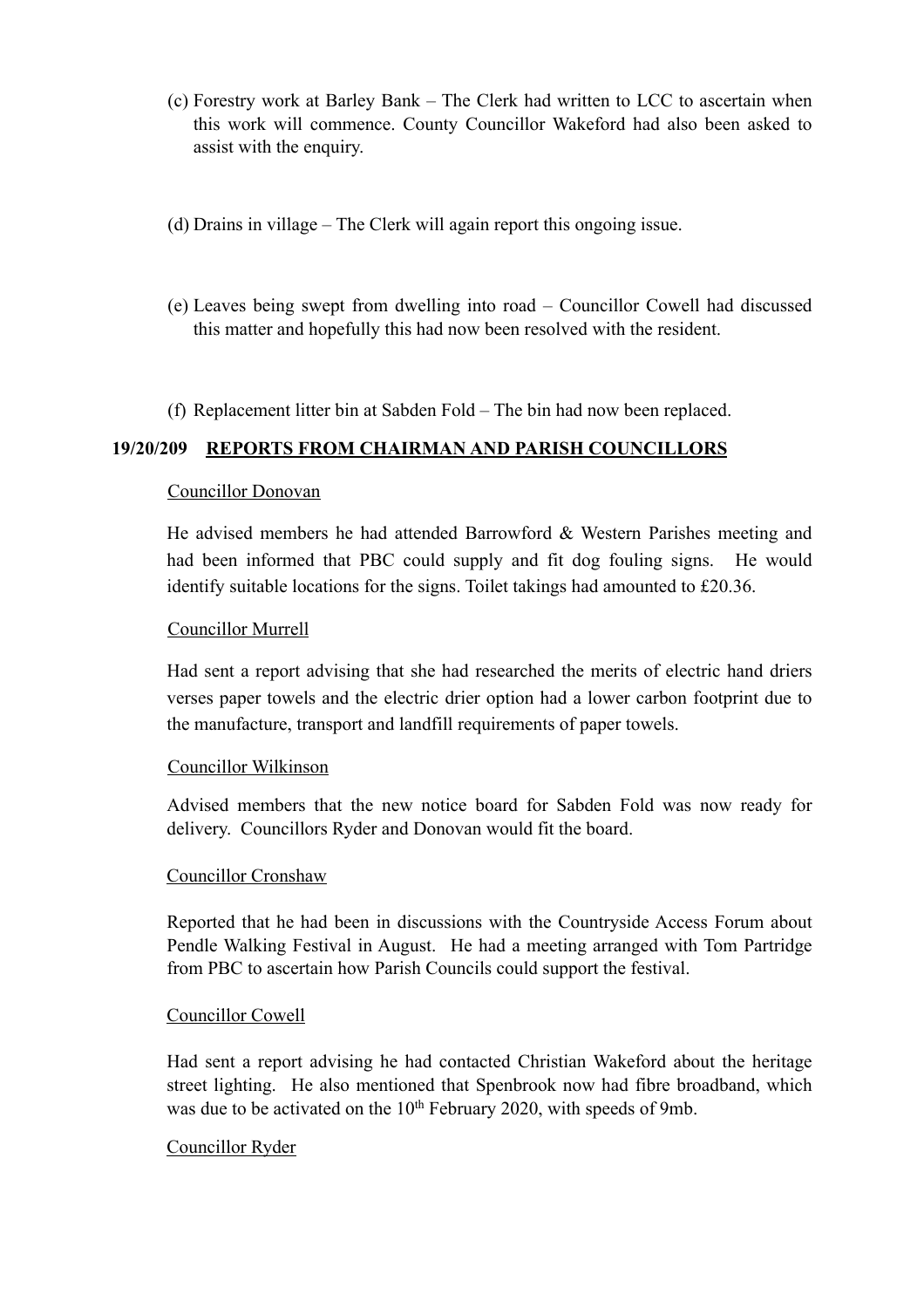Reported that the hedge on Jinny Lane required cutting back. As this location is outside the Parish boundary, Councillor Cronshaw will take this up with Roughlee PC.

### **19/20/210 SECTION 106 MONIES**

Discussions continue regarding expenditure of the funds. Councillor Donovan had a meeting with Playdale to discuss replacement of the wooden play equipment, and a quote had now been received. Replacing the equipment would be largely dependent upon the Pocket Parks Bid being accepted. In connection with the Pavilion, Councillor Donovan would continue to look into any planning permission which may be needed. The Planning Department require a pre planning enquiry fee for this. Councillor Cowell is still awaiting quotations for the heritage lamp posts.

#### **RESOLVED:**

- (a) That Councillor Donovan will submit the enquiry form to PBC in relation to the Pavillion and the sit on mower container.
- (b) That this item will be added to next month's agenda for further discussion.

## **19/20/211 DEFIBRILLATORS FOR SPENBROOK AND SABDEN FOLD**

Councillor Donovan advised members that the bid to Barrowford and Western Committee had been deferred until next month. The Parish Council have been asked to contact our MP, Andrew Stephenson to see if he could offer any funding assistance. Solar powered machines would not provide the required solar energy to power the machine without it being modified to solar and wind generation.

#### **RESOLVED:**

That the Clerk will contact the MP to ascertain if he could assist.

## **19/20/212 WEBSITE UPDATE**

Councillor Cronshaw advised members that he had made good progress with the website and will update members next month.

#### **RESOLVED:**

That this item will continue as an agenda item.

#### 1**9/20/213 MEETING DATES**

The meeting for the forthcoming municipal year were listed for approval.

#### **RESOLVED:**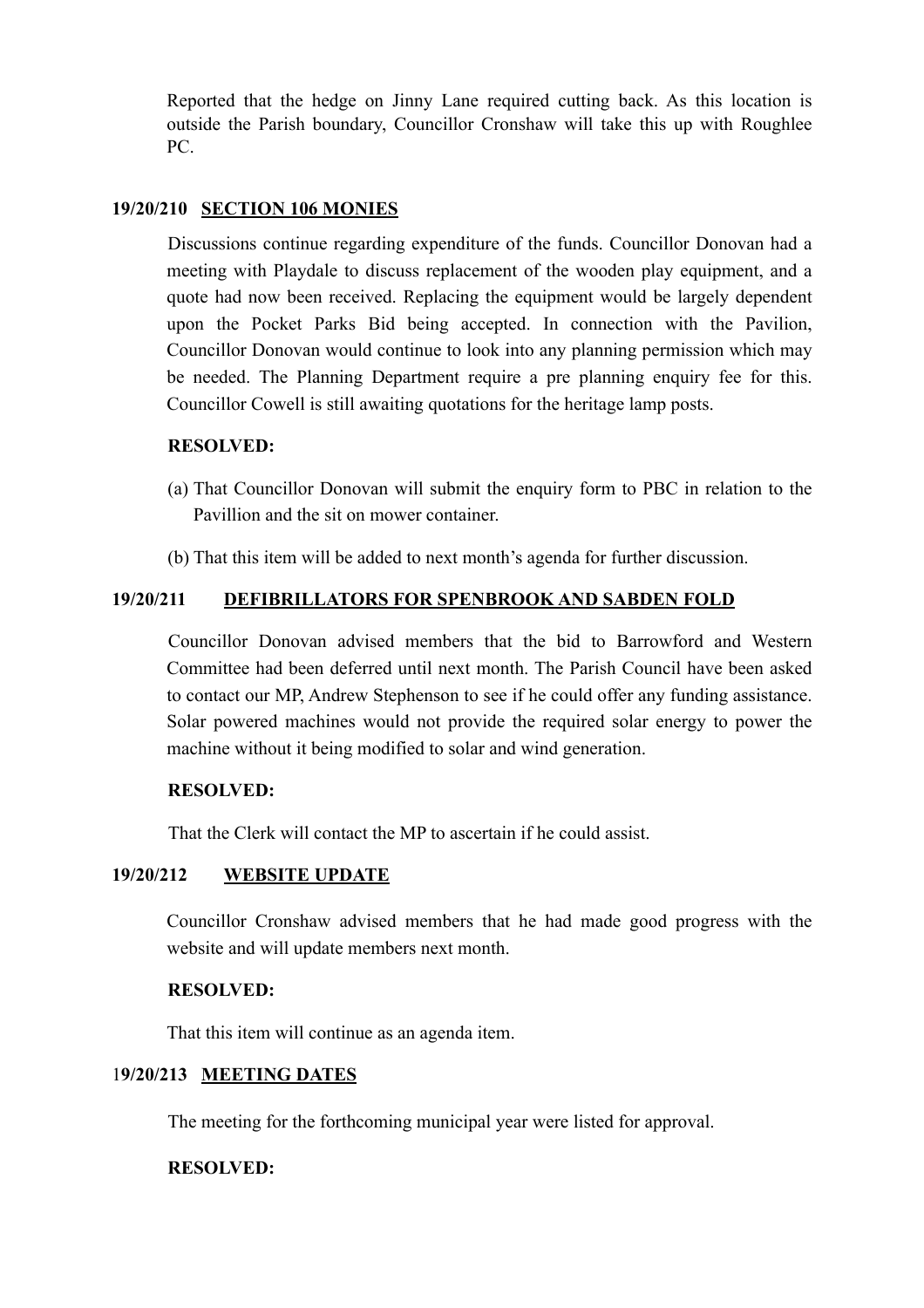That the meeting dates were agreed.

## **19/20/214 ANNUAL PARISH MEETING**

Members discussed the format for the APM. The usual PC meeting in May will commence at 6.30pm and be followed by the APM at 7.30pm. The APM will start with any questions from members of the public, followed by talks relating to local history, climate change and information from Pendle Hill Partnership, after which, refreshments would be served. Visitors would be updated with discussions relating to the expenditure of the Section 106 monies.

## **RESOLVED:**

That this item will be added to next month's agenda for further discussion.

## **19/20/215 HAND DRYERS IN TOILETS**

In light of Councillor Murrells report, members discussed the purchase of one hand dryer. It was proposed, seconded and agreed that one electric drier costing in the region of £80.00 would be purchased with a decision on further purchases at a later date

#### **RESOLVED:**

That Councillor Donovan would order one hand dryer.

## **19/20/216 TREE PLANTING DAY**

Members discussed a suitable date for the planting.

#### **RESOLVED:**

That the tree planting day would take place at 11.00am on Sunday, 29th March 2020.

## **19/20/217 DEVELOPMENT OF SPENBROOK MILL**

Councillor Donovan had visited the site for a pre arranged meeting with the owner. Upon arrival, he was advised that Mr Daw had been called to attend another meeting and would contact him to arrange a further appointment. He had met another employee who had advised him that the bottom gate of the mill was to be closed within the next two weeks and the gate on the corner would be used as the main entrance. He was also advised that all deliveries would be unloaded within the site and not on the road. Sunday working is to be ceased and the site is to be cleaned up and the fencing rectified.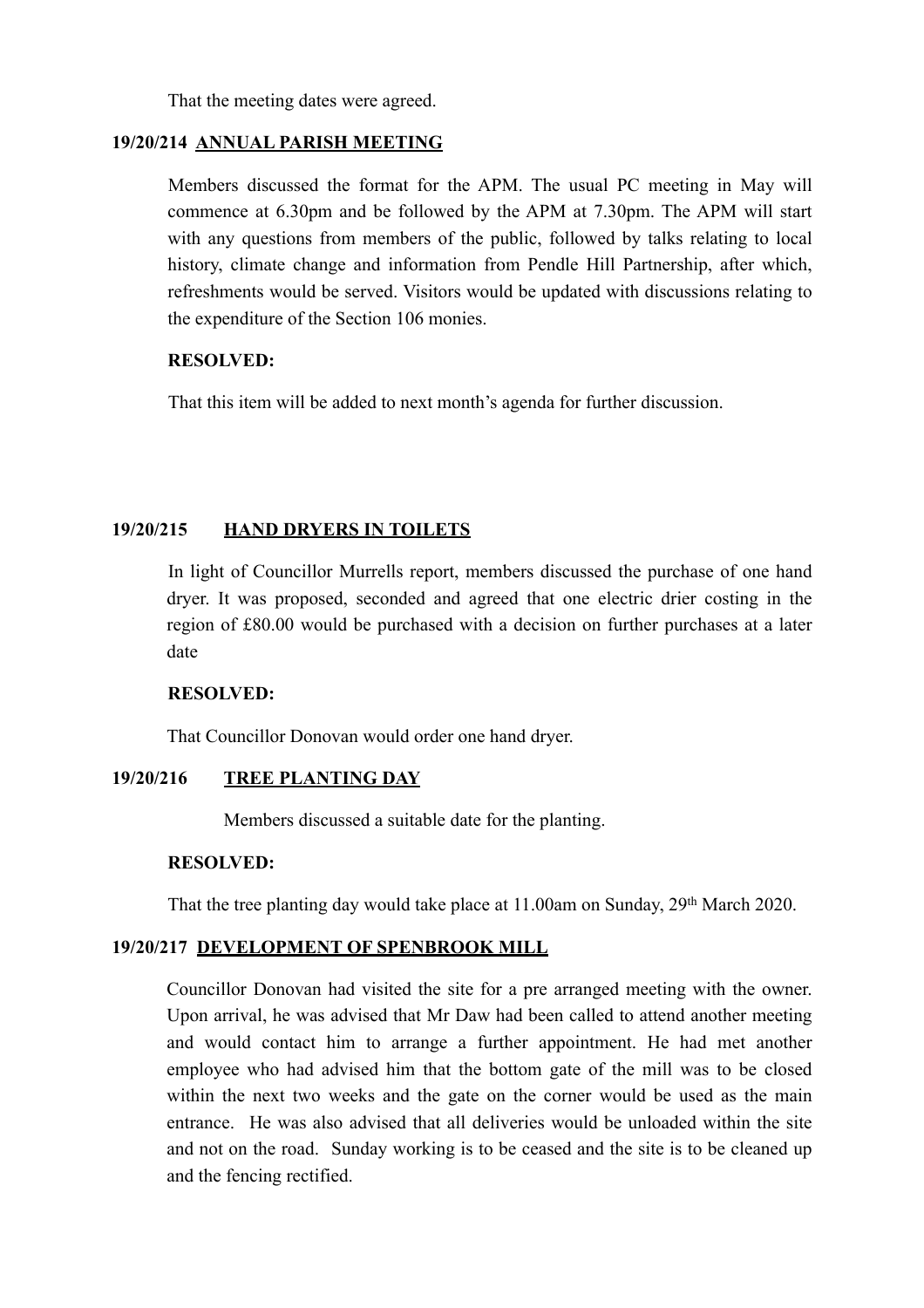## **RESOLVED:**

That Councillor Donovan would attempt to rearrange a suitable meeting date with the site owner.

## **19/20/218 CCTV**

Councillors Ryder and Donovan had met with Street Cam Ltd who had provided a quotation. The quotation is for six cameras, each positioned in Newchurch using higher specification, quality equipment than the other two quotes received. The cost is £3167.00 plus VAT. A quote for a free standing system for Spenbrook is to be obtained. The PC had already secured £2500.00 towards the purchase. It was proposed and seconded and all agreed to the purchase.

#### **RESOLVED:**

(a) That Councillor Ryder will instruct Street Cam to proceed with the installation.

(b) That a quotation for a system in Spenbrook will be obtained.

## **19/20/219 SIT ON MOWER**

Councillor Ryder had identified a suitable pre-owned commercial machine which had been purchased following the agreement of individual Councillors. He will arrange to collect the machine within the next couple of weeks. Councillor Donovan will complete the necessary Health & Safety paperwork. The Clerk had added the machine to the Council insurance policy. In compliance with insurance requirements, it is intended to ask Councillor Stuttard or Gary Birtwell from Barley to complete basic training for volunteers.

#### **RESOLVED:**

That the information is noted.

## **19/20/220 PARISH MAINTENANCE**

The new gardener is to work two days each month maintaining the gardens. Councillor Ryder is to obtain a price to undertake the strimming in the village, which had been undertaken by the previous gardener. She is also to be asked to provide a price for creating the new rockery at the notice board in Spenbrook.

#### **RESOLVED:**

That the information is noted.